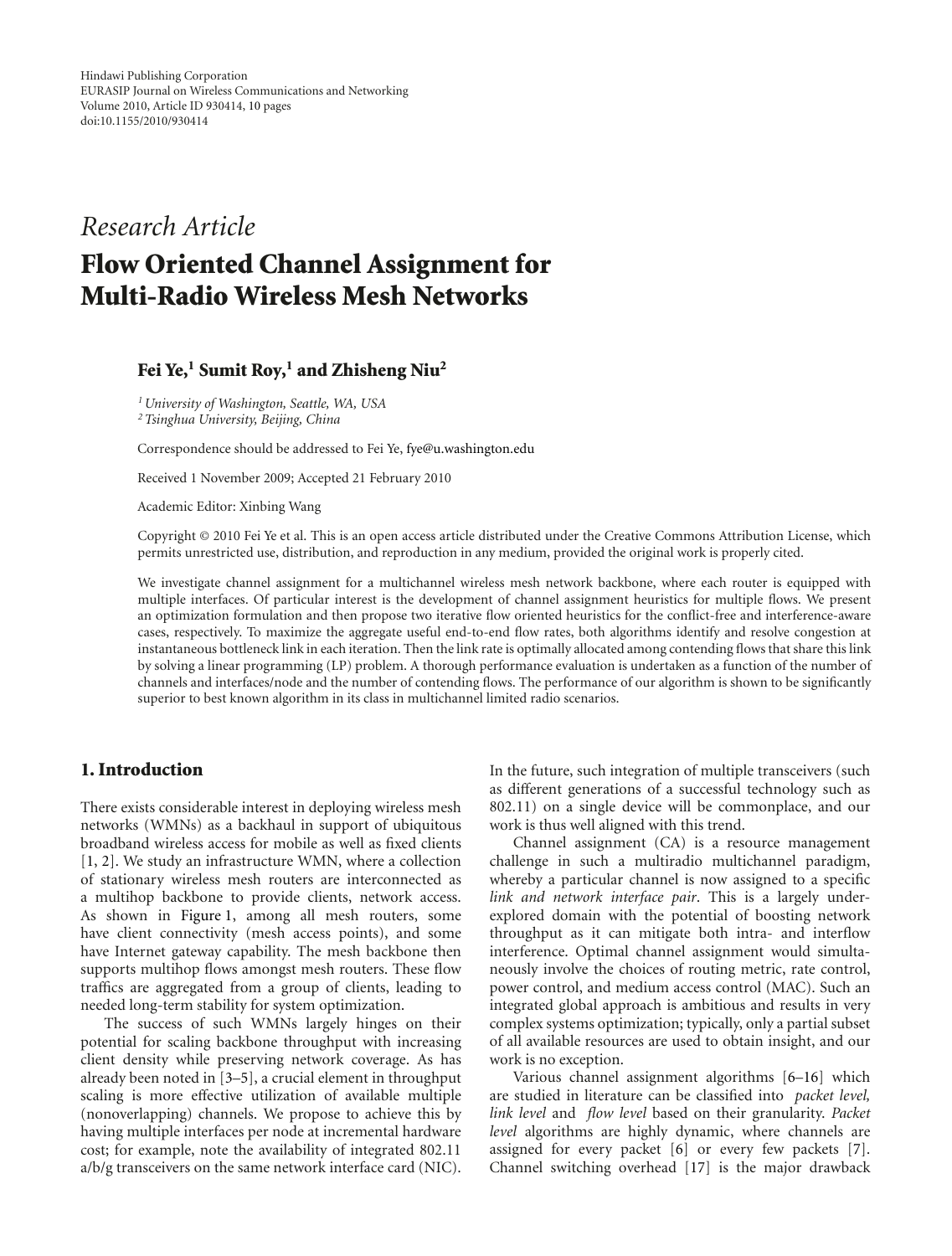

Figure 1: A wireless mesh network.

of these algorithms. In *flow level* algorithms, channels are assigned to several successive links which compose a flow or a set of intersecting flows. In [18], channels are assigned to flows along with the route establishment in a singleradio multichannel network. In [19], links from intersecting flows are assigned the same channels. Flow level algorithms are free of channel switching and are aware of traffic flows however, at the cost of spatial reuse, especially in a dense network. *Link level* algorithms belong to the most popular category, in which channels are assigned at the granularity of a link. Some optimize link-based metrics, for example, minimizing accumulated interference among links [8, 9] and maximizing weighted sum of simultaneously active links [10]. In networks with stable topology and traffic flows, *endto-end* metrics have been shown to be a better suit [13– 16]. The performance metric in [13] is the cross-section goodput which is defined as the sum of all useful bandwidth between traffic aggregation nodes and gateway nodes. In [14], the minimum throughput that can be routed from a node to the Internet is maximized. End-to-end throughput optimizations are studied in [15], however, without concrete protocol design. In [16], the authors assume that all links reside in a single collision domain and formulate channel assignment as a game, where players (links) compete for the same pool of channels. Links from a multihop flow form a coalition, and their payoff is the end-to-end flow rate.

Both flow oriented heuristics proposed in this paper are both link level algorithms that maximize aggregate end-to-end flow rates. The flow oriented graph coloring (FOGC) algorithm is designed for the conflict-free case,

and it is extended to a general flow oriented channel assignment (FOCA) heuristic for the interference-aware case. Both iterative algorithms identify instantaneous bottlenecks of multihop flows based on previous assignment, routing, and topology information. To resolve congestion at each iteration, they first try to assign a new channel to then bottleneck then optimally allocate link rate among a group of contending flows that share this link by solving a linear programming problem. A simulation example in Figure 2 helps demonstrate the impact of bottleneck and the benefit of resolving congestion. In Figure 2, three flows  $f_1 = \{l_1, l_3\}$ ,  $f_2 = \{l_2, l_3, l_4\}$ , and  $f_3 = \{l_5, l_3\}$  share a common link  $l_3$ . Each node has three NICs, and there are four nonoverlapping channels. Let us assume that  $l_1$ ,  $l_2$  do not conflict with *l*4, *l*5, and vice versa. Operating under conflict-free condition, links  $l_1$ ,  $l_2$ ,  $l_4$ ,  $l_5$  achieve approximately 23 Mbps per channel, while  $l_3$  has a rate of approximately 10 Mbps per channel. It can be easily shown that a naive algorithm which simply assigns channels to high data rate links suffers from the congestion at bottleneck *l*<sup>3</sup> even though the overall link rate is maximized. By considering the flow/routing information, a better strategy is to favor the bottleneck even though it has a lower per-link reward. In this simple example, resolving congestion increases the overall network throughput by 100%.

In particular, the key contribution of this work is threefold:

(i) A generalized optimization model for flow oriented channel assignment in a multiradio multichannel mesh backbone,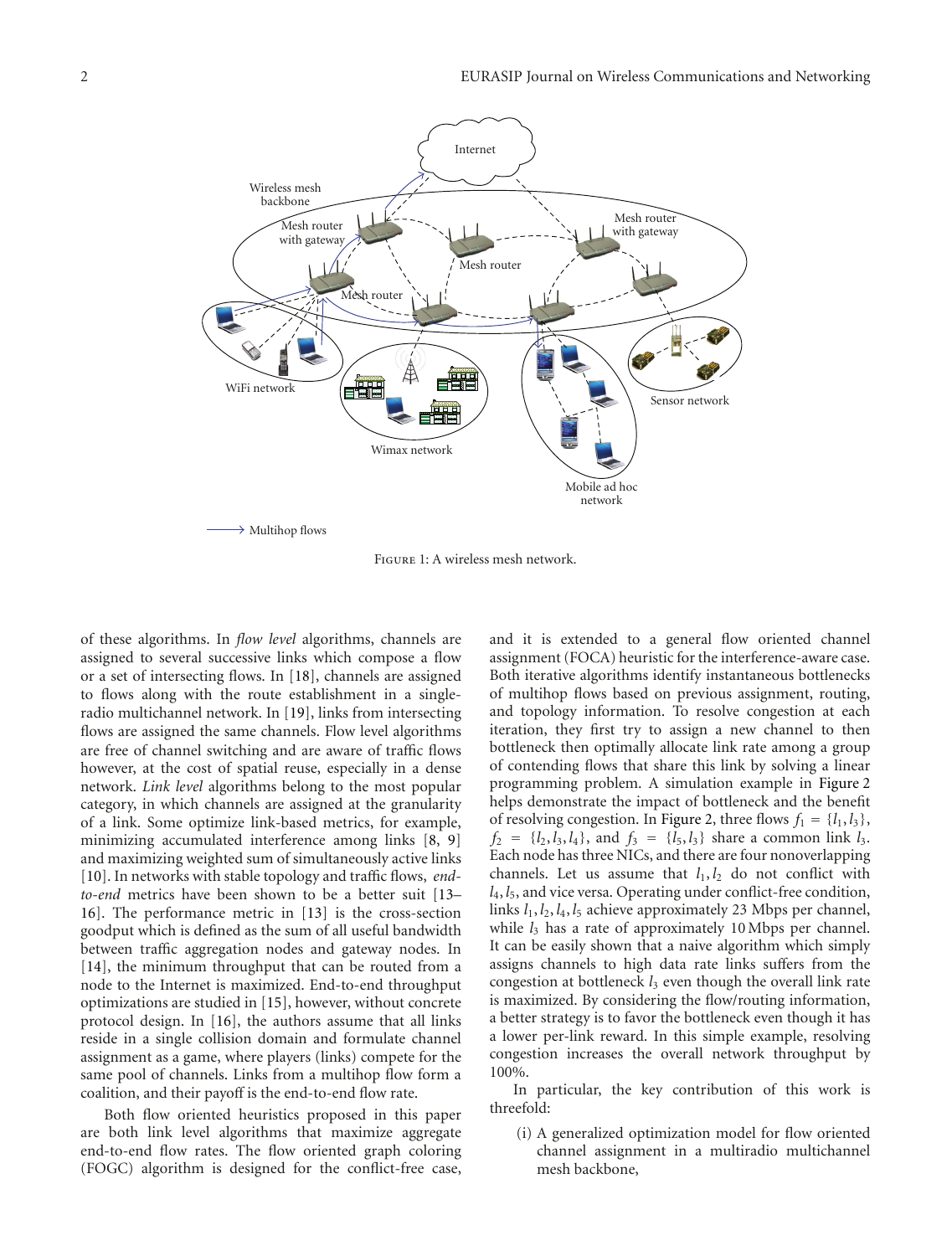- (ii) A flow oriented graph coloring (FOGC) algorithm that maximizes the aggregate useful flow rates for conflict-free channel assignment problem,
- (iii) A centralized flow oriented channel assignment (FOCA) heuristic for interference-aware cases. It maximizes the aggregate useful flow rates by utilizing cross-layer routing and network topology information.

The remaining of this paper is organized as follows. System model and problem formulation are presented in Section 2. We first introduce and evaluate FOGC algorithm for conflict-free cases in Sections 3 and 4. Then this algorithm is extended to FOCA algorithm in Section 5. Simulation of FOCA is presented in Section 6, followed by concluding remarks in Section 7.

#### **2. System Model and Problem Formulation**

We model a wireless mesh backbone consisting of *U* wireless routers (nodes), *N* active links, and *K* multihop flows. The connection between mobile clients and wireless access points is out of the scope of this paper. The sets of wireless routers, links, channels, and flows are indexed as  $U =$  $\{1, 2, \ldots, U\}, \mathcal{N} = \{1, 2, \ldots, N\}, \mathcal{M} = \{1, 2, \ldots, M\}$  and  $K = \{1, 2, \ldots, K\}$ , respectively. Notations  $l_i$ ,  $f_k$ ,  $ch_m$  are used for the *i*th link, the *k*th flow, and the *m*th channel, respectively. For convenience, all notations are summarized in Table 1 with additional explanations as follows.

- (i) *Channel Assignment Matrix.*  $A = {a_{i,m}}_{N \times M}$ , 0  $\leq$  $a_{i,m} \leq 1$ , for all  $i \in \mathcal{N}$ , and  $m \in \mathcal{M}$ . An element  $a_{i,m} = \alpha$  denotes that link  $l_i$  occupies  $\alpha \times 100\%$  of channel ch*m*.
- (ii) *Routing Matrix.*  $R = {r_{i,k}}_{N \times K}, r_{i,k} \in {0, 1}$ , for all  $i \in \mathcal{N}$ , and  $k \in \mathcal{K}$ , representing the global routing information. If  $r_{i,k} = 1$ , flow  $f_k$  traverses link  $l_i$ . A multihop flow  $f_k$  is then defined by the set of links it traverses, that is,

$$
f_k = \{i \mid r_{i,k} = 1\}, \quad \forall k \in \mathcal{K}.
$$
 (1)

- (iii) *NIC Vector*  $\omega$ . An element  $\omega_u$  (for all  $u \in \mathcal{U}$ ) is the number of network interface cards on node *u*.
- (iv) *Interference Matrix.*  $C = \{c_{i,j}\}_{N \times N}$ ,  $c_{i,j} \in \{0,1\}$ , for all *i*, and  $j \in \mathcal{N}$ , representing the binary symmetric conflicts among links. Entries in *C* are determined using a binary two-hop interference model that is widely used in graph modeling of wireless networks [10, 14, 20] (whereby links within two hops of each other deemed to be mutually interfering).
- (v) *Clique Matrix.*  $P = \{p_{h,i}\}_{H \times N}, p_{h,i} \in \{0,1\}$ , for all  $h \in \{1, 2, \ldots, H\}$ , and  $i \in \mathcal{N}$ . A clique is a maximum subset of links such that all distinct pairs in this subset would potentially conflict with each other [21]. Assume the total number of cliques is *H*; each row of *P*, thus represents one of these cliques. Clearly, *P* depends on network topology, and links within one

clique must time share a channel if they are assigned the same one:

$$
PA \le 1,\tag{2}
$$

where symbol  $\leq$  denotes component-wise inequality.

- (vi) *Channel Reward.*  $B = \{b_{i,m}\}_{N \times M}$ , for all  $i \in$ N, and  $m$  ∈ M. Reward  $b_{i,m}$  is the maximum supportable data rate of link *li* when it exclusively uses channel ch*m*.
- (vii) *Achievable Link Rate Vector.*  $\theta$ . A rate  $\theta_i$  (for all  $i \in \mathcal{N}$ ) is the achievable data rate of *li* under a given channel assignment decision:

$$
\theta_i = \sum_{m=1}^{M} a_{i,m} b_{i,m}, \quad \text{or} \quad \theta = \text{diag}(AB^t), \quad (3)
$$

where diag( $\cdot$ ) returns a column vector formed from all the diagonal elements.

(viii) *Flow Rate Vector.*  $\gamma$ . A rate  $\gamma_k$ , for all  $k \in \mathcal{K}$ , is the supportable end-to-end rate of flow  $f_k$ . The total rate of the contending flows traversing a common link cannot exceed the link's rate

$$
R\gamma \leq \theta. \tag{4}
$$

(ix) *Link Rate Allocation Matrix.*  $\Phi = {\phi_{i,k}}_{N \times K}$ . A flow  $f_k$ is allowed to use up to  $\phi_{i,k}$  of a link  $l_i$ 's rate. If  $f_k$  does not traverse  $l_i$  ( $r_{i,k} = 0$ ),  $\phi_{i,k}$  is set to 0. Equation (4) is then expressed in a component-wise way:

$$
\sum_{k \in \{j|r_{i,j}=1\}}^{K} \phi_{i,k} \leq \theta_i \quad \forall i \in \mathcal{N}.
$$
 (5)

Both  $\theta$  and  $\Phi$  are hidden variables in the formulation (7) that we will present soon; however, they will act as important roles in both heuristic algorithms.

(x) *Network Interface Constraint.* The total number of channels assigned to links incident to a node cannot exceed the node's NIC number. Channels are assigned to links while NIC constraint resides on nodes. We introduce a network topology-dependent matrix *V* = { $v_{i,u}$ }<sub>*N*×*U*</sub>,  $v_{i,u}$  ∈ {0, 1}, for all *i* ∈  $\mathcal{N}$ , and  $u \in \mathcal{U}$  to solve such contradiction. The entry  $v_{i,u} = 1$  denotes that node *u* is one end of link *li*. By mapping the channel assignment results to each wireless router, the NIC constraint is given by:

$$
Card(A^t V) \le \omega^t,\tag{6}
$$

where the cardinality function  $Card(\cdot)$  counts the number of nonzero entries in each column; hence  $Card(A<sup>t</sup>V)$  is the number of NICs needed at wireless routers.

(xi) *Flow Oriented Metric. f* (*γ*) is a continuously differentiable, increasing, and concave utility function of end-to-end flow rates, that is, the aggregated flow rate  $\sum_{k=1}^K$  γ<sub>k</sub>.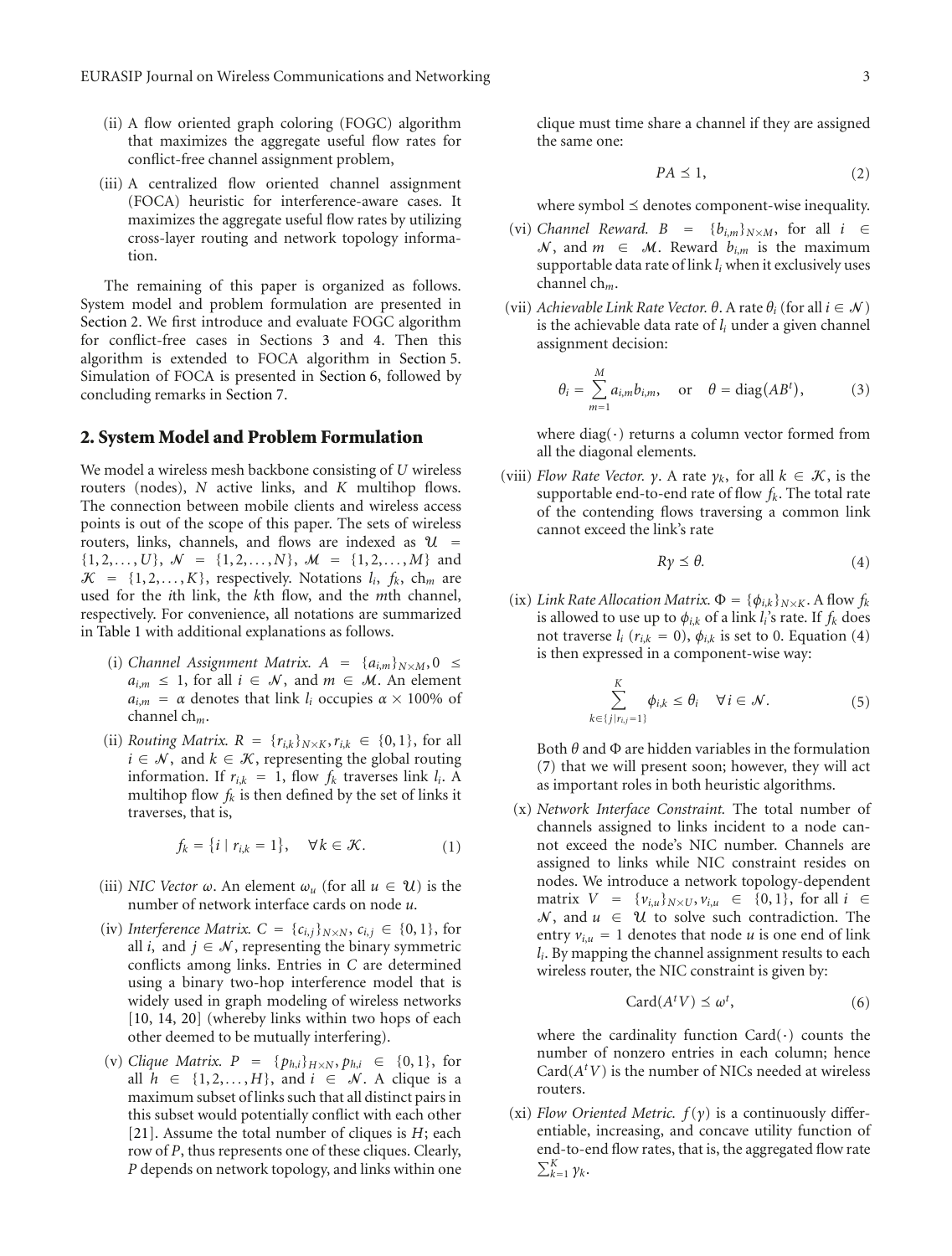

Figure 2: A simple network with its flow chart, and two channel assignment decisions.

Given the notations above, the flow oriented channel assignment problem in mesh backbone can be stated as the following convex-cardinality (nonconvex) problem:

$$
\max_{A,y} f(y)
$$
\n
$$
\text{s.t.} \quad 0 \le A \le 1,
$$
\n
$$
0 \le y,
$$
\n
$$
Ry \le \text{diag}(AB^{t}),
$$
\n
$$
PA \le 1,
$$
\n
$$
\text{Card}(A^{t}V) \le \omega^{t}.
$$
\n(7)

The optimization variables are channel assignment decisions *A* and supportable flow rates *γ*. The routing matrices *R* is the required cross-layer routing information, while matrix *P* and *V* are computed from the topology information. Channel reward *B* is considered to be a known parameter. If there always exist sufficient NICs per mesh router, the only cardinality (nonconvex) constraint is eliminated, making (7) a convex problem.

### **3. Flow Oriented Graph Coloring Algorithm (FOGC)**

In some network systems—such as TDMA-based mesh *conflict-free* channel assignment is required. Then assigning each channel becomes a binary decision:

$$
a_{i,m} \in \{0,1\}, \quad \forall i \in \mathcal{N}, \ \forall m \in \mathcal{M}, \tag{8}
$$

and assignment decisions are mutually exclusive among conflicting links:

$$
a_{i,m} + a_{j,m} \leq 2 - c_{i,j}, \quad \forall i, j \in \mathcal{N}, \ j \neq i, \ \forall m \in \mathcal{M}.
$$
 (9)

TABLE 1: Notations in system model and problem formulation.

| <b>Notations</b> | Description                                                                   |
|------------------|-------------------------------------------------------------------------------|
| U                | The set of the wireless routers.                                              |
| $\mathcal N$     | The set of the wireless links.                                                |
| .M.              | The set of the wireless channels.                                             |
| Ж.               | The set of the multihop flows.                                                |
| $l_i$            | The <i>i</i> th link.                                                         |
| $f_k$            | The kth flow.                                                                 |
| $\ch_m$          | The mth channel.                                                              |
| $\overline{A}$   | The channel assignment matrix.                                                |
| R                | The routing matrix.                                                           |
| $\mathcal{C}$    | The interference matrix.                                                      |
| $\boldsymbol{P}$ | The clique matrix.                                                            |
| $\boldsymbol{B}$ | The channel reward matrix.                                                    |
| V                | The topology matrix.                                                          |
| $\omega$         | The vector that stores the number of<br>network interface cards on each node. |
| θ                | The achievable data rate vector.                                              |
| $\mathcal V$     | The supportable flow rate vector.                                             |
| Φ                | The link rate allocation matrix.                                              |
| η                | The vector that stores bottleneck links.                                      |

Substituting (8) for  $0 \le A \le 1$  and (9) for  $PA \le 1$  in (7), the general formulation is reduced to

$$
\max_{A,y} f(\gamma)
$$
\n
$$
\text{s.t.} \quad c_{i,j}, a_{i,m} \in \{0, 1\}, \quad \forall i, j \in \mathcal{N}, \ \forall m \in \mathcal{M},
$$
\n
$$
0 \leq \gamma,
$$
\n
$$
R\gamma \leq \text{diag}(AB^t),
$$
\n
$$
a_{i,m} + a_{j,m} \leq 2 - c_{i,j}, \quad \forall i, j \in \mathcal{N}, j \neq i, \ \forall m \in \mathcal{M},
$$
\n
$$
\text{Card}(A^t V) \leq \omega^t.
$$
\n
$$
(10)
$$

When there is no NIC limitation and  $f(y)$  is linear, (10) is further reduced to an integer linear programming (ILP)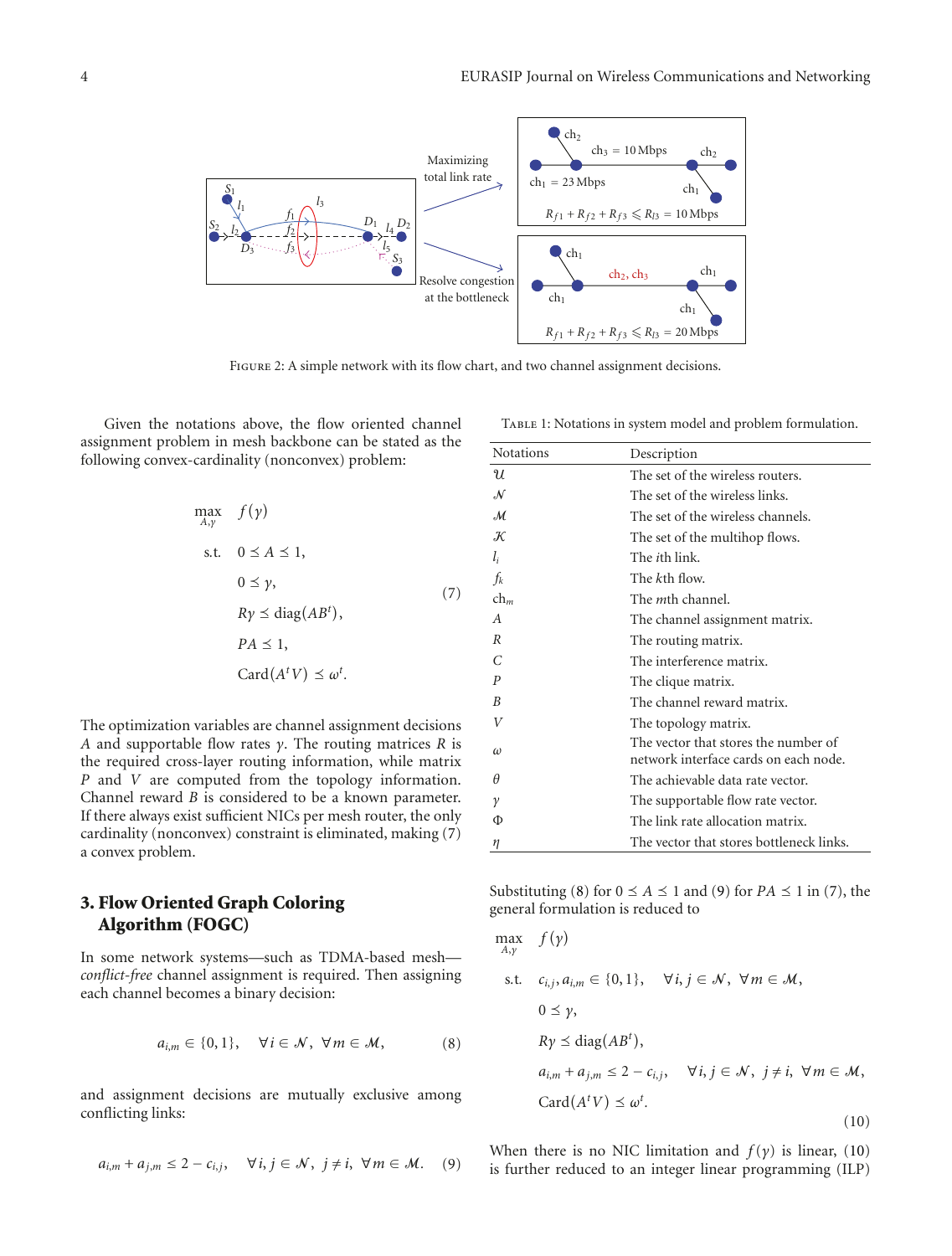problem by removing the last constraint. Optimal solution for ILP problems can be obtained numerically.

Several past work have demonstrated the effectiveness of greedy graph coloring algorithms in solving conflict-free resource assignment problems. A greedy solution, *Progressive Minimum Neighbor First* (PMNF), is proposed in [22] for the unified time/frequency/code domain channel assignment problem. The PMNF is extended to *Color-Sensitive Graph Coloring* (CSGC) in [20] to solve the channel assignment problem in a multichannel scenario. In the color-sensitive contention graph, vertices are connected via multiple colored edges that represent multiple channels, and colors may have different rewards on different vertices.

Following this color-sensitive graph coloring approach, we present a flow oriented graph coloring (FOGC) algorithm that heuristically solves (10) with the objective function  $f(\gamma) = \sum_{k=1}^{K} \min{\{\gamma_k, \overline{\gamma}_k\}}$ , where  $\overline{\gamma}_k$  is the requested endto-end rate of flow *k*. FOGC is an iterative algorithm that resolves instantaneous congestion. In each iteration, FOGC first identifies bottleneck links and assigns a new channel to the most critical one. This heuristic process is carefully designed so that the conflict constraint (the 4th constraint) and the NIC constraint (the 5th constraint) in (10) are satisfied. Therefore, the remaining process prior to next iteration is an LP problem that optimally allocat the rate of each link to contending flows that share the link. This iterative algorithm is of low complexity, based on local optimality for each additional assignment.

We use a symbol—vector *η*—to store the instantaneous bottleneck links<sup>1</sup> of all  $K$  flows. If the end-to-end traffic demand of a flow has already been satisfied, there is no bottleneck for that flow. The superscript on all notations denote the current iteration, that is, *An* is *A*'s value in the *n*th iteration.

*Step 0* (initiate  $A^0$ , Φ<sup>0</sup>). Assuming no prior knowledge,

$$
A^{0} = \{0\}_{N\times M}, \qquad \Phi^{0} = \{0\}_{N\times K}.
$$
 (11)

*Step 1* (identify bottleneck Links). There is

$$
\eta_k^n = \begin{cases} 0 & \text{If } \gamma_k^{n-1} \ge \overline{\gamma}_k, \\ \arg\min_{i} \phi_{i,k}^{n-1} & \text{Otherwise,} \end{cases}
$$
(12)

where  $\bar{\gamma}_k$  is the requested rate of  $f_k$ . The set of bottleneck links, *η<sup>n</sup>*, are labeled and sorted in descending order according to their *unsatisfied* traffic demand. An all-zero vector indicates the end of the algorithm, otherwise the link with the largest label is selected. Future steps may set a label value to zero if the rate of that particular link can not be improved by assigning a new channel.

*Step 2* (channel assignment strategy (update *An*−<sup>1</sup> *to*  $(A<sup>n</sup>)$ ). Assume that link  $l<sub>i</sub>$  connecting nodes *s* and *r* is the critical bottleneck selected in Step 1. The channel assignment decision varies according to the number of available NICs on *s* and *r*.

(1) If *s* and *r* both have free NICs and at least one available channel in common, assign the most beneficial<sup>2</sup> available channel in common ch*<sup>m</sup>* to link *li*. Eliminate ch*<sup>m</sup>* from the available channel list of all *s*'s and *r*'s conflicting neighbors.

(2) Otherwise, redirect to Step 1, set the label value of *li* to zero, and reselect a link with the largest label.

*Step 3* (link rate allocation (solve Φ*n*, *γn*)). Entering with the *n*th channel assignment matrix *An*, we next calculate the link rate allocation matrix Φ*<sup>n</sup>* and the supportable flow rate vector *γ<sup>n</sup>* via optimally solving the following LP problem:

$$
\max_{\Phi^n, \gamma^n} \sum_{k=1}^K \gamma_k^n
$$
\ns.t.  $0 < \gamma_k^n \le \phi_{i,k}^n$ ,  $\forall i \in f_k$ ,  $\forall k \in \mathcal{K}$ ,  
\n
$$
\gamma_k^n \le \overline{\gamma}_k, \quad \forall k \in \mathcal{K},
$$
\n
$$
\sum_{k \in \{k | r_{i,k} = 1\}} \phi_{i,k}^n \le \theta_i^n, \quad \forall i \in \mathcal{N}.
$$
\n(13)

Thus far, we have a new link rate allocation matrix Φ*<sup>n</sup>*. Returning to Step 1, we can determine a new set of bottleneck links  $\eta^{n+1}(A^n, \Phi^n)$  for next iteration. This algorithm terminates when an all-zero label vector appears in Step 1.

Since the 4th and 5th constraints in (10) are satisfied in the heuristical process in FOGC, the optimal result from (13) is not necessarily an optimal solution for (10). The following proposition shows that FOGC achieves optimality in a simple single flow case.

**Proposition 1.** *In the single flow case, FOGC is the optimal channel assignment when channels have identical reward.*

*Proof.* Assume that  $S = \{s_1, s_2, \ldots, s_n\}$  is an optimal channel assignment that assigns a channel to link  $l_{s_i}$  at its *j*th operation. It is easy to verify that exchange the sequence of terms in *S* does not affect its optimality. Let *SGC* <sup>=</sup>  ${s_1, \ldots, s_{j-1}, s_j^{GC}, \ldots, s_n^{GC}}$  be the assignment from FOGC algorithm which has exactly the same first *j* − 1 assignments as *S*. Here we will show that either *SGC* agrees with the optimal assignment on its first *j* assignments or *SGC* has already achieved optimality on the (*j* − 1)th assignment. If  $s_j \neq s_j^{GC}$  and  $\exists k, j < k \leq n$ , and  $s_k = s_j^{GC}$ , swap  $s_j$  and  $s_k$  in *S*. Then *S<sup>GC</sup>* has the same first *j* assignments as *S*. If  $s_j \neq s_j^{GC}$ and  $\sharp k$ ,  $j < k \leq n$ , and  $s_k = s_j^{GC}$ , then the flow rate will never increase after the  $(j - 1)$ th assignment in *S*, because  $l_{s_j^{\text{GC}}}$  is an instantaneous bottleneck which is never treated again in *S*. Then *SGC* achieves optimality at its (*j* <sup>−</sup> 1)th operation.

In the simplest case, FOGC's locally optimal strategy leads to global optimality. In general, FOGC's performance in more complicated scenarios is evaluated through simulation in the following section.

### **4. Simulation Results of FOGC**

Though FOGC algorithm works for any network system where conflict-free assignment is desired and the interference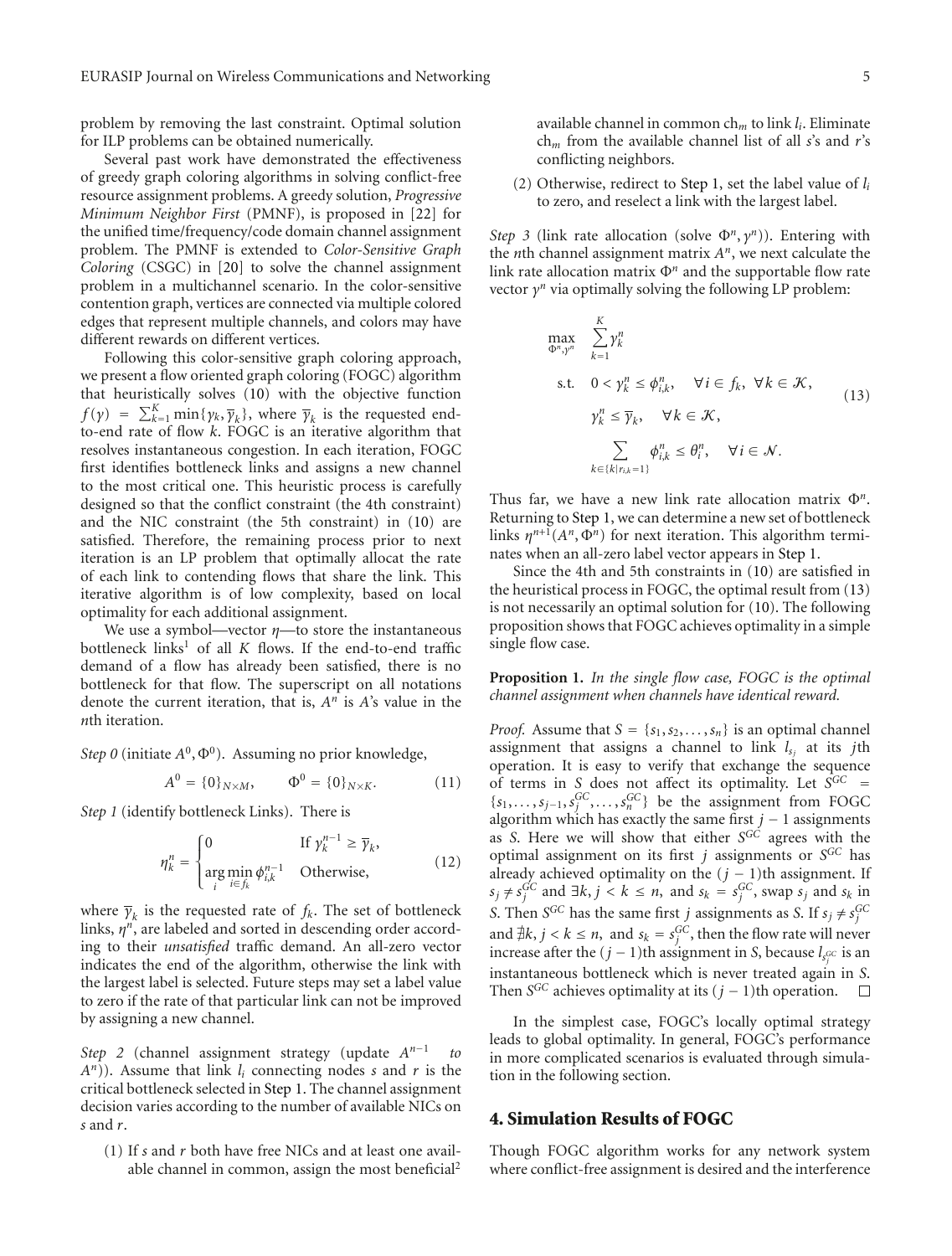

Figure 3: The ring and grid topologies used to evaluate the flow oriented graph coloring (FOGC) heuristic algorithm.



16 Average per flow throughput (Mbps) Average per flow throughput (Mbps) 14 12 10 8 6 4 2 0 2 4 6 8 10 12 14 16 Number of non-overlapping channels  $-A$ - LBGC NIC = 2  $\rightarrow$  FOGC NIC = 2 LBGC NIC  $= 6$ FOGC NIC  $= 6$  $-\Theta$ -LBGC NIC =  $\infty$ FOGC NIC =  $\infty$ 

Figure 4: Compare FOGC, LBGC, and the optimal solution in an 8-node ring topology.

among links can be modeled using distance-based conflict graph, for demonstration purpose, FOGC algorithm is simulated in ring and grid topologies (Figure 3) using ideal two-hop interference model. FOGC is compared with two other algorithms. The baseline is a centralized *Link-Based Graph Coloring* (LBGC) algorithm which seeks to maximize the overall link rates without routing knowledge. The upper bound is the optimal channel assignment<sup>3</sup> (OPT) obtained by exhaustive search. In LBGC, the flows traversing a common link share this link's rate fairly.

In an  $N(N = 8)$  node ring, each link only conflicts with adjacent 4 links. Two *N/*2-hop flows are randomly generated. Assume that each node has sufficient NICs and the number of available channels is varied from 2 to 8. An immediate observation from Figure 4 is that no end-to-end throughput is obtained when there are less than 3 channels. This is simply due to the conflict-free constraint and the predefined 2-hop interference model. As one can see, FOGC follows

FIGURE 5: Compare FOGC and LBGC in a  $10 \times 10$  grid topology with three 8-hop flows.

OPT closely and outperforms LBGC 120% in the case of 8 channels. This demonstrates that resolving instantaneous bottlenecks is a good greedy heuristic to achieve near optimal performance at low complexity.

In an  $N \times N(N = 10)$  grid topology, several sourcedestination pairs are randomly selected, and the shortest path is randomly selected for each pair. Up to 17, identical channels are provided to three 8-hop flows. As Figure 5 shows, with sufficient NICs, the average end-to-end flow rate scales almost linearly with channel resources in presence of 3 or more channels. When the number of NICs on each node is limited, the per flow throughput would saturate at some stage. This saturation point reveals the resource utilization efficiency of each algorithm. With only 2 NICs, the FOGC almost fully exploits 4 channels and could partially utilize up to 8 channels. Overall, Figure 5 demonstrates that FOGC is superior to LBGC in terms of efficiency in utilizing multiple channels with very limited number of NICs, by using additional routing and network topology information.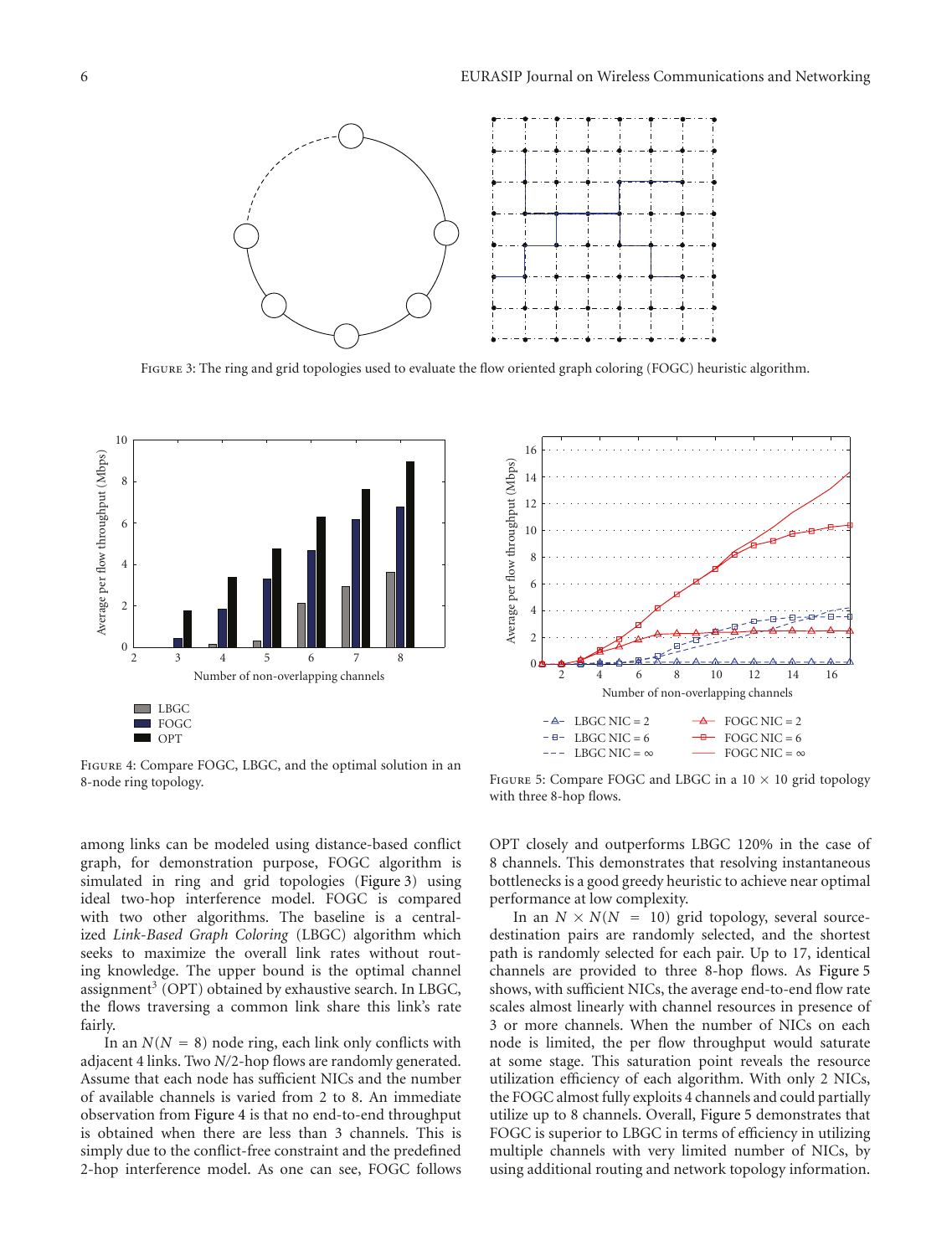

Figure 6: Channel switching and channel switching propagation in flow oriented channel assignment (FOCA) heuristic algorithm.



FIGURE 7: A sample random network with multiple multihop flows. These random networks are used to evaluate the flow oriented channel assignment (FOCA) algorithm.

## **5. Flow Oriented Channel Assignment Algorithm (FOCA)**

Due to the broadcast nature of wireless communication, the conflict-free assumption is rarely true in practice and should be viewed as a model approximation. The a forementioned graph coloring algorithm FOGC is extended to a general flow oriented channel assignment (FOCA) algorithm to heuristically solve (7). Conflicting links are allowed to timeshare the same channel, and in each iteration, apart from assigning a new channel, channel switching mechanism and channel switching propagation are designed to adjust existing assignment decisions.

FOCA has a similar iteration process as FOGC. It first identifies the bottleneck links, then assigns a new channel, or adjusts existing channel assignment to resolve congestion,



Figure 8: Compare FOCA and LACA in multi-channel 2-radio random networks with three 5-hop flows.



Figure 9: The impact of number of NICs when there are 6 available channels and three 5-hop flows.

and prior to entering the next iteration, optimal allocation of link rate to contending flows that share this link is computed by solving an LP problem.

*Step 0.* Same as FOGC.

*Step 1.* Same as FOGC.

*Step 2* (channel assignment strategy (update *An*−<sup>1</sup> *to An*)). Assume that link *li* connecting nodes *s* and *r* is the critical bottleneck selected by Step 1. The channel assignment decision varies according to the number of available NICs on *s* and *r*.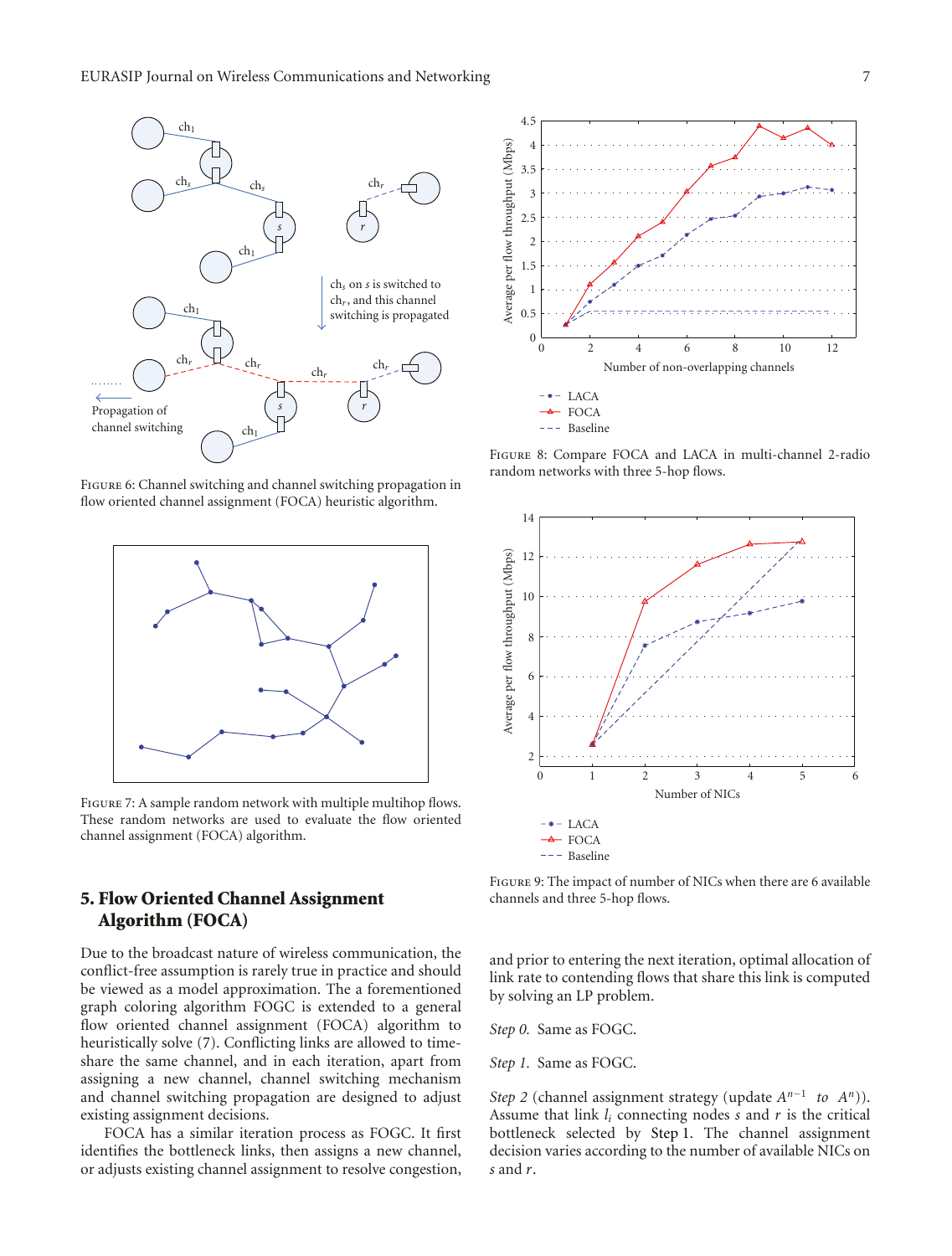

Figure 10: Scalability simulation: averaged per flow throughput versus the number of flows. Random networks are of the same size and flows are all 3-hop flows.



Figure 11: Scalability simulation: aggregate flow rates versus the number of flows. Random networks are of the same size and flows are all 3-hop flows.

- (1) At least one free NIC on both *s* and *r*: assign a locally least occupied channel to a free NIC on *s* and *r*, respectively.
- (2) No free NIC on *r* at least one free NIC on *s* (or vice versa): choose locally least occupied channel from *r*'s channel usage list and have one free NIC of *s* tuned to that channel to communicate with *r*.
- (3) Neither *s* nor *r* has any free NIC:
	- (a)  $s$  and  $r$  have at least one common channel<sup>4</sup>: communicate on a least occupied common

channel utilizing the NICs already tuned to that channel.

- (b) *s* and *r* have no common channel, and the connectivity between *s* and *r* has already been satisfied: return to Step 1 to set the label of link  $l_i$  to zero.
- (c) *s* and *r* have no common channel in use, and the connectivity between *s* and *r* is not satisfied: *channel switching* and *channel switching propagation* are needed. A least occupied channel is selected from *s*'s and *r*'s channel usage list, respectively. Assume they are ch*<sup>s</sup>* and ch*r*, and ch*<sup>s</sup>* carries a lower traffic load. As Figure 6 shows, *s*'s NIC that originally works on ch*<sup>s</sup>* is switched to ch*<sup>r</sup>* to communicate with *r*. To preserve *s*'s connection with its own neighbors on ch*s*, this switching is propagated to those neighbors, and then to neighbors of those neighbors, and so on.

At the completion of this step, we have updated the channel assignment matrix *An*−<sup>1</sup> to *An*.

*Step 3.* Same LP optimization as in FOGC.

### **6. Simulation Results of FOCA**

The flow oriented channel assignment (FOCA) is simulated using random network topologies (Figure 7) in ns-3 [23] simulator because (i) node model is architected to support multiple interfaces, (ii) channel model is architected to support multiple channels in ns-3. Customized functions are implemented to install multi-interface on nodes and bind interfaces to channels according to different channel assignment algorithms<sup>5</sup>. First, we generate random topologies, multiple source-destination pairs, and one least hop-count path for each pair. This routing information is stored to assist future channel assignments. Then channel assignment algorithm is performed in a centralized manner before data transmission. All results are averaged over multiple runs on multiple random topologies. The FOCA is compared to a unified one-to-one channel assignment, which assigns the *n*th channel to the *n*th NIC. The unified algorithm is of zero complexity and performs well when the number of NICs matches with the number of channels. It generates a much better baseline than any random assignment, which is unfortunately always used as an inaccurate benchmark. Another contrast is an empirical traffic load-aware channel assignment (LACA). In [13], LACA, a routing algorithm, as well as the control loop between them are designed. Assumeing a precalculated routing and fixed injected traffic load, the LACA assigns channel resources to links in the decreasing order of the expected link load. The original evaluation metric "cross-section bandwidth" is similar to the end-to-end flow rate in this paper.

In real-world applications, the NIC limitation is frequently confronted before the number of channels becomes a limitation. Therefore the *multichannel limited-radio* scenario performance is the key criteria in evaluating channel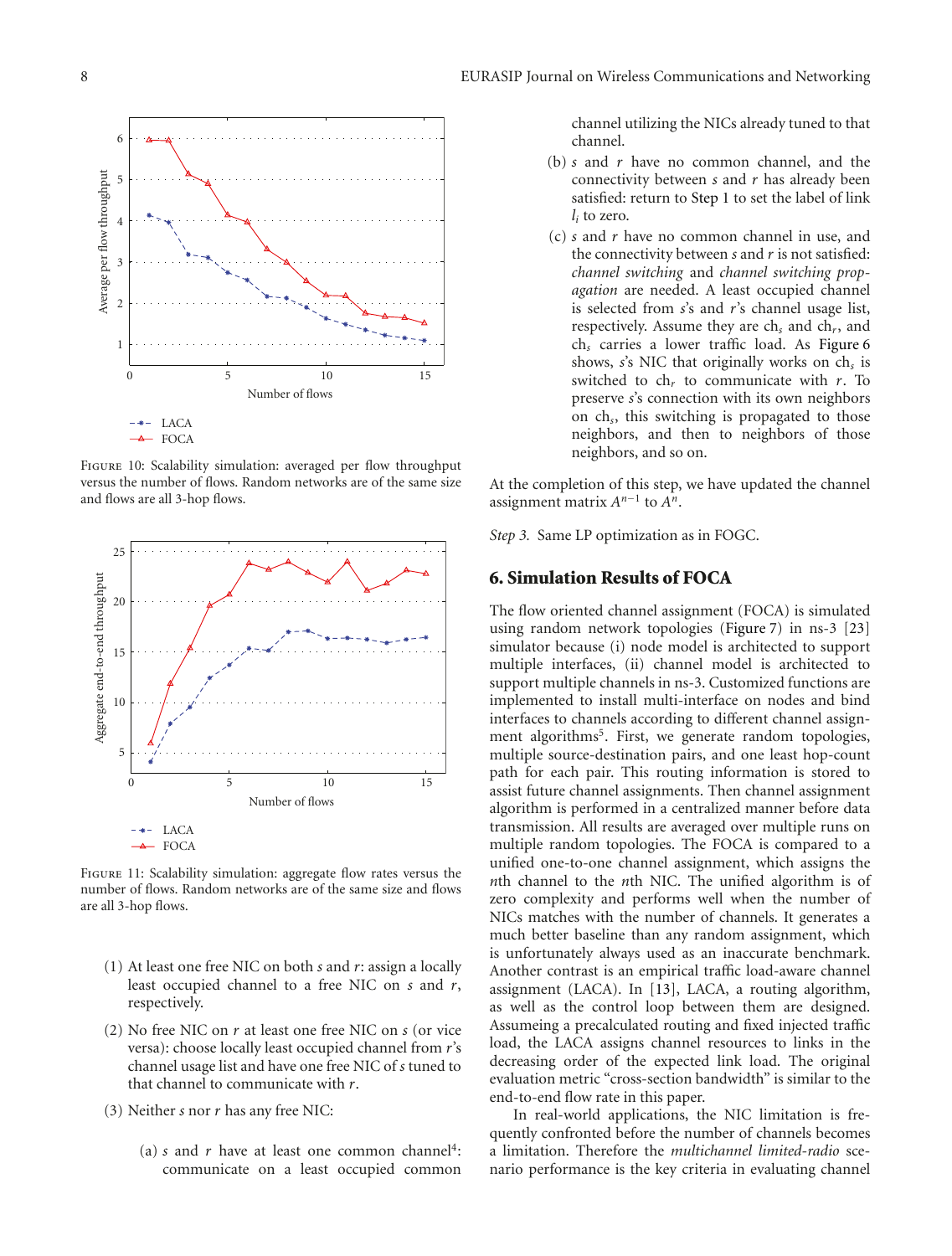assignment algorithms. We first simulate three 5-hop flows in random networks, where each node has only 2 NICs, and vary the number of channels. Similar to the conclusion from Figure 5, in Figure 8, FOCA's throughput saturates at approximately 9 channels and outperforms LACA approximated 50% in the saturated case. Once saturation is reached, increasing the number of channels causes only jitter but not significant increment in flow rate, because now the limitation is insufficient NICs on some bottleneck links. A good channel assignment algorithm will efficiently utilize as many channels as possible with very few NICs by diversifying traffic over as many channels as possible to avoid intra- and inter flow interference. Hence, the saturation point (in terms of the number of channels) and the saturation flow rate in the multichannel limited-radio scenario are of particular interest to system designers.

Next we evaluate the performance when sufficient NICs are provided. Three 5-hop flows are injected in random networks with 6 available channels while the number of NICs per node is varied. As one could see from Figure 9, with sufficient NICs per node, the simplest unified one-to-one channel assignment (baseline) will outperform both FOCA and LACA. The region in which FOCA (LACA) stays above the baseline is FOCA's (LACA's) effective operating region. For example, with these particular parameter settings, LACA should be avoided when there are 4 or more NICs per node, and FOCA is a favorable algorithm only up to 5 NICs per node. Figure 9 clearly justifies that both FOCA and LACA are designed for multichannel limited-radio scenarios.

Scalability is a practical challenge for mesh backbone. We simulate the aggregated flow rate as well as the per flow rate by gradually increasing the number of coexisting 3 hop flows. The random networks simulated have 6 channels and 2 NICs per node. As expected, the per flow throughput in Figure 10 decreases steadily as the number of coexisting flows increases. However, as shown in Figure 11 shows, the aggregated flow throughput increases with diminishing slope till the network becomes saturated. FOCA has a higher saturated aggregate throughput due to its effective resource management. Further increasing the amount of coexisting flows leads to more variance in FOCA than in LACA. Fortunately, no significant aggregate throughput drop is observed, showing that FOCA has the acceptable scalability when network becomes overloaded.

### **7. Conclusion**

The fast deployment of WMNs places stringent requirements on end-to-end rates of the underlying multihop mesh backbone, especially in large scale and dense scenarios. This paper studies the channel assignment problem for a multichannel multiradio mesh backbone. We first presented a general optimization formulation, which is nonconvex due to practical constraints. Then a flow oriented graph coloring (FOGC) greedy algorithm was designed for the conflict-free case, and it was extended to a flow oriented channel assignment (FOCA) heuristic for the general case where interference is considered. Both algorithms identify instantaneous bottlenecks at each additional assignment iteration using routing and network topology information and try to resolve congestion by (i) assigning a new channel, (ii) channel switching (FOCA only), and (iii) optimally allocating link rate to contending flows by solving an LP problem. Simulation not only demonstrated the effectiveness of addressing bottlenecks at each additional iteration but also showed that both FOCA and FOGC can efficiently exploit multiple channels with very limited number of NICs.

Although both heuristics are for a static network, their low complexity as well as the relatively high stability of traffic flows in mesh backbone allow the channel assignment decision to be adapted periodically or once the accumulated changes exceed a certain threshold. While the proposed algorithms pursue local optimality at each additional assignment, this does not lead to global optimality. An option is to extend this heuristic (at cost of additional complexity) by looking several steps ahead, that is, considering more than one critical bottleneck link at each iteration. This framework can be applied towards other utility functions as well.

### **Endnotes**

- 1. In case that a multihop flow has several bottleneck links, one link is randomly selected to break the tie.
- 2. The most beneficial channel is the one which provides the highest reward (data rate).
- 3. Since the complexity of exhaustive search scales exponentially with the number of links and channels, we only present OPT in a ring topology.
- 4. A *common channel* is the channel that both *s* and *r* are using to communicate with neighbors other than each other.
- 5. Simulation code available at http://www.ee.washington .edu/research/funlab/mrmc/index.html.

### **References**

- [1] R. Bruno, M. Conti, and E. Gregori, "Mesh networks: commodity multihop ad hoc networks," *IEEE Communications Magazine*, vol. 43, no. 3, pp. 123–131, 2005.
- [2] I. F. Akyildiz and X. Wang, "A survey on wireless mesh networks," *IEEE Communications Magazine*, vol. 43, no. 9, pp. S23–S30, 2005.
- [3] P. Kyasanur, J. So, C. Chereddi, and N. H. Vaidya, "Multichannel mesh networks: challenges and protocols," *IEEE Wireless Communications*, vol. 13, no. 2, pp. 30–36, 2006.
- [4] P. Kyasanur and N. H. Vaidya, "Capacity of multi-channel wireless networks: impact of number of channels and interfaces," in *Proceedings of the 11th Annual International Conference on Mobile Computing and Networking (MobiCom '05)*, pp. 43–57, 2005.
- [5] R. Vijaykumar, A. K. Das, S. Roy, and H. Ma, "Multi-radio multi-channel mesh networks," in *Wireless Mesh Networking: Architectures, Protocols and Standards*, Auerbach, 2006.
- [6] J. So and N. Vaidya, "Multi-channel MAC for ad hoc networks: handling multi-channel hidden terminals using a single transceiver," in *Proceedings of the 5th International Symposium*